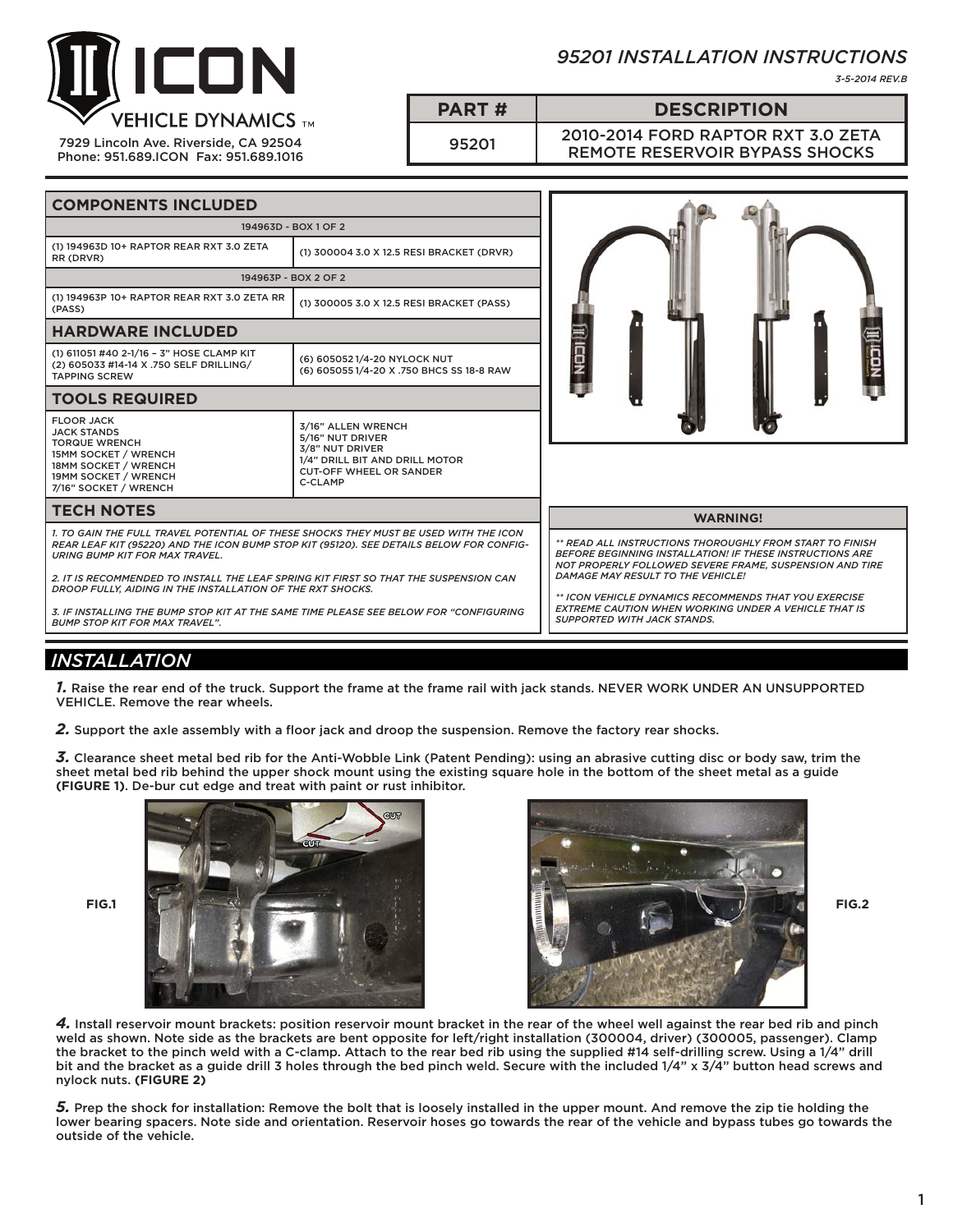*6.* Install the shock with the supplied upper bolt and factory lower bolt. Line up the special nut that the Anti-Wobble Link (Patent Pending) is attached to on the back side of the upper mount and secure with the supplied bolt. The rod end assembly has been preset from ICON. The purpose of the Anti-Wobble Link (Patent Pending) is to keep the shock from flopping side to side and keep the body of the shock from contacting the leaf spring; subsequently you can rock the shock back and forth to line up the special back nut with the bolt for proper alignment. [Torque to 78 ft-lbs] **(FIGURE 3)**



*7.* If you have NOT already installed the ICON leaf pack the suspension will likely not droop far enough to line up the lower eyelet and you will need to compress the shock to get the lower eyelet in place, this will take some muscle. [Torque to 78 ft-lbs]

*8.* Mount the reservoir to the bracket: route the supplied hose clamps through the slots in the bracket. Position the Dual Hose Recirculating Reservoir (Patent Pending) and tighten the clamps. Make sure the clamps are positioned in the grooves of the reservoir. **(FIGURE 4)**



**FIG.4**

**FIG.5**

# *CONFIGURING BUMP STOP KIT FOR MAX TRAVEL*

*1.* The standard configuration of the ICON bump stop kit (95120) incorporates a spacer ring between the bump stop and the clamp sleeve in which it mounts. With this ring installed in its standard configuration the suspension stops at the same position as factory and is compatible with stock OEM shocks and standard Icon bypass rear shocks (95200).

*2.* The new RXT rear shocks have a shorter compressed length allowing the suspension to compress further than stock for increased wheel travel. This allows us to remove the spacer ring to position the bump stop higher in the chassis.

*3.* Droop the suspension to allow room for the bump stop to come out. Loosen the (2) 1/4" bolts that clamp the bump stop cylinder in the mount. Slide the bump stop down and out.

*4.* Remove the spacer ring and reinstall the bump stop. The top of the bump stop cylinder should now be sticking out of the top of the mount 1". **(FIGURE 5)**